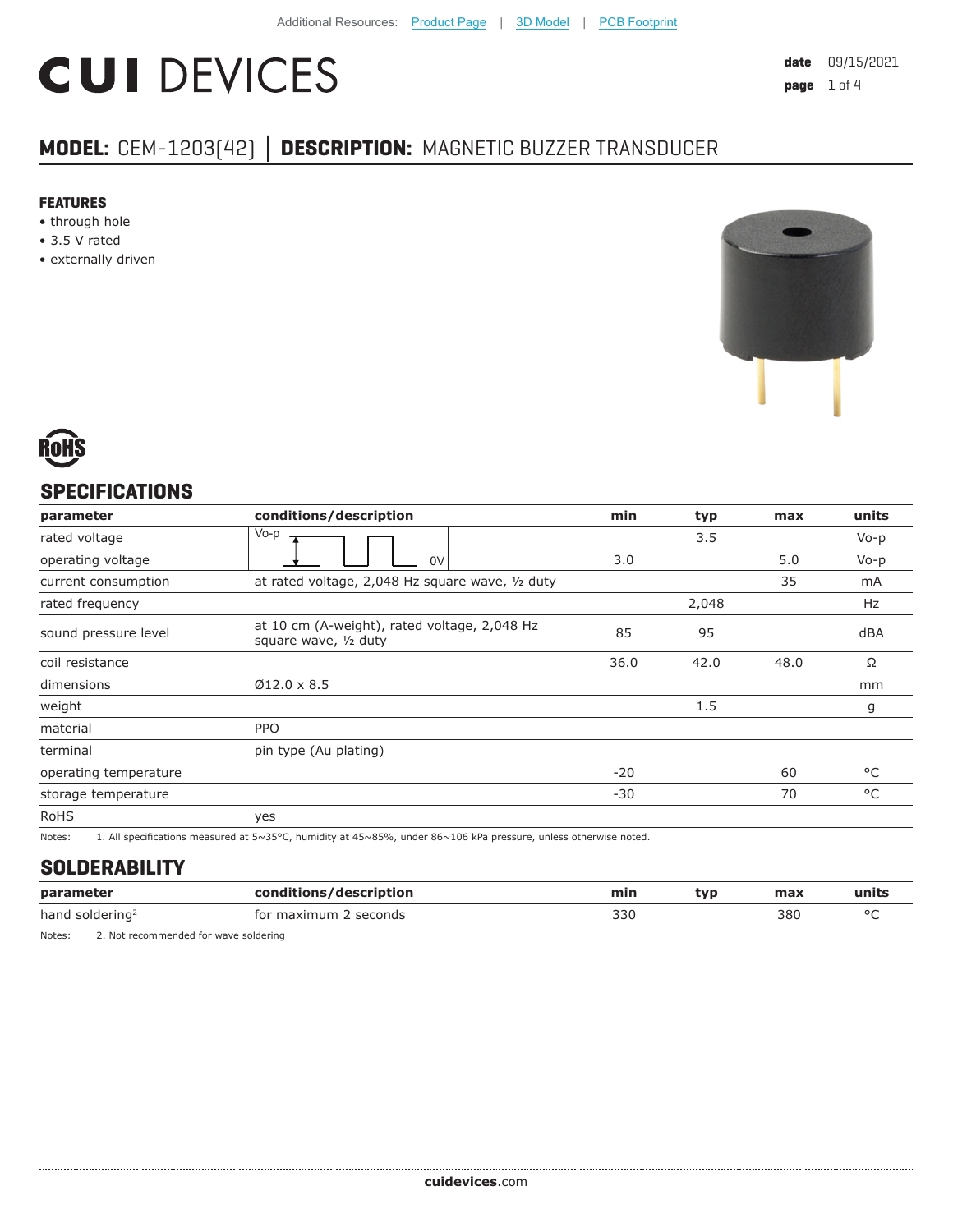#### **MECHANICAL DRAWING**

units: mm



# **FREQUENCY RESPONSE CURVE**



## **APPLICATION CIRCUIT**



#### **cui[devices](https://www.cuidevices.com/track?actionLabel=Datasheet-ClickThrough-HomePage&label=CEM-1203-42-.pdf&path=/)**.com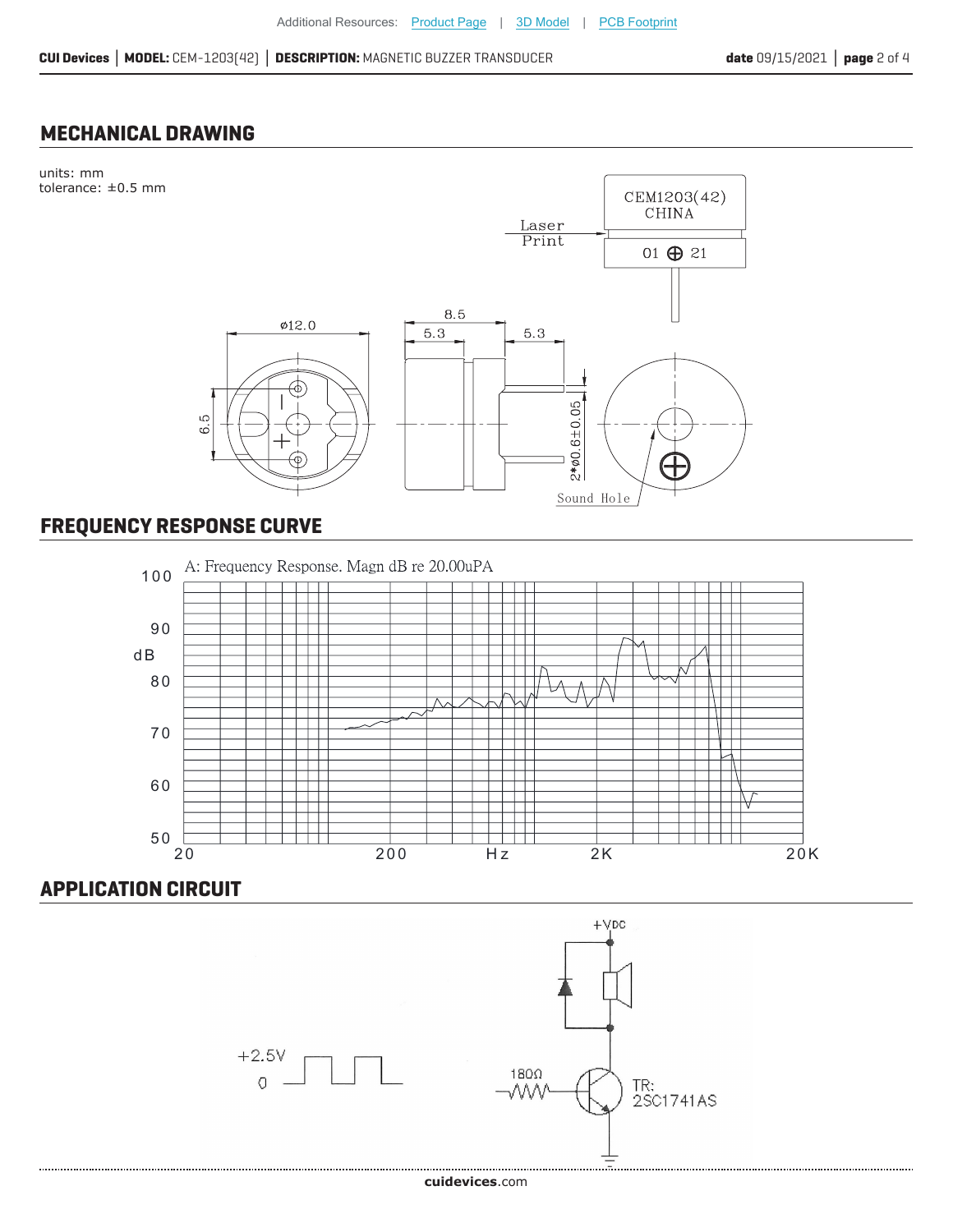#### **PACKAGING**

units: mm

........................

Tray Size: 184 x 180 x 23 mm Carton Box Size: 445 x 405 x 320 mm Tray QTY: 100 pcs per box Carton Box QTY: 6,000 pcs per carton